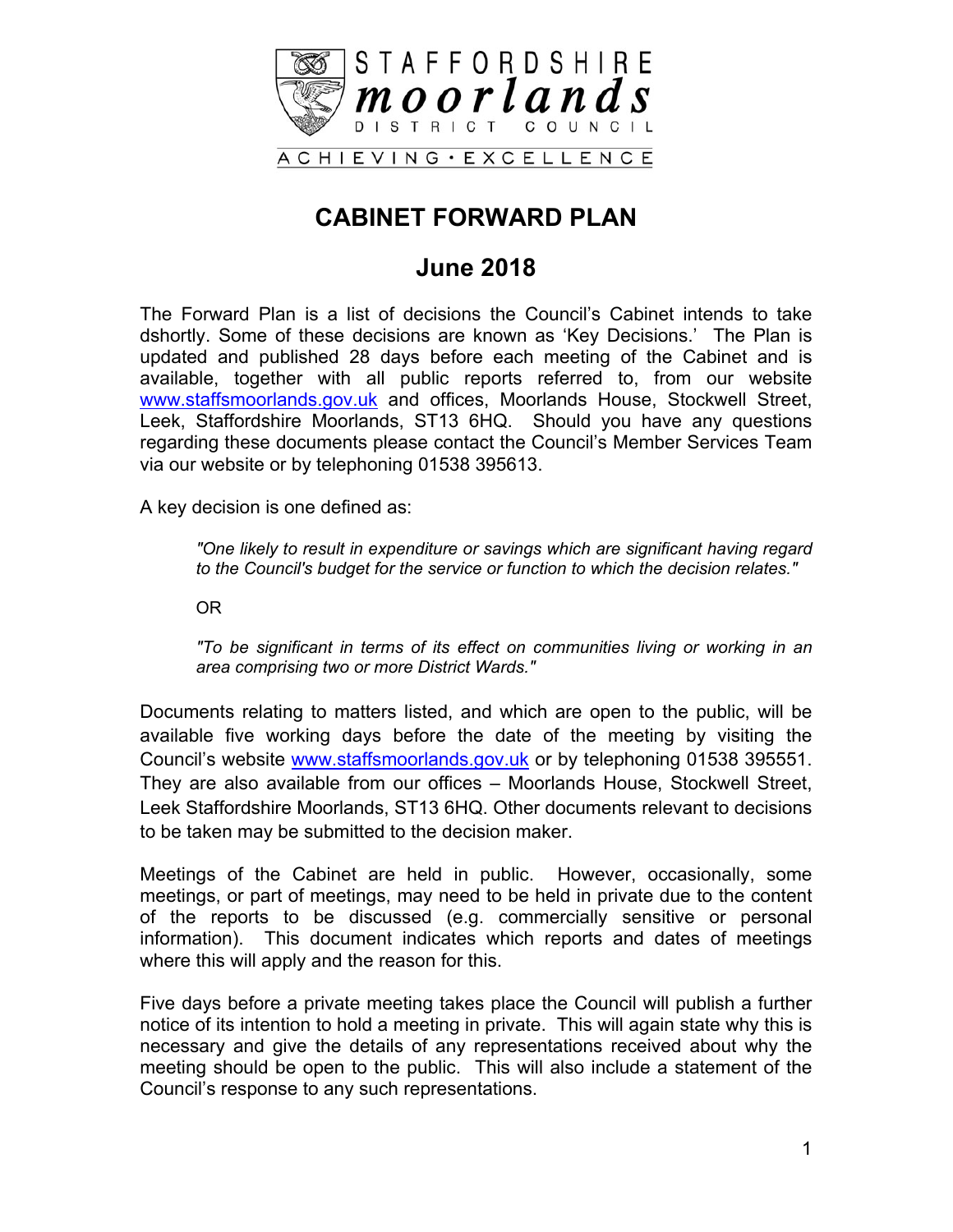# **I N D E X**

| <b>Matter to be decided</b>                                                                                     | Date of decision<br>to be made | Page<br>No.    |
|-----------------------------------------------------------------------------------------------------------------|--------------------------------|----------------|
| <b>COMMUNITIES, LEISURE, SPORT, PARKS, COUNTRYSIDE AND</b><br><b>HOUSING</b>                                    |                                |                |
| Review of Community Right to Bid Policy                                                                         | 19 June 2018                   | 3              |
| <b>Safeguarding Update</b>                                                                                      | 19 June 2018                   | $\overline{4}$ |
| <b>ENVIRONMENT</b>                                                                                              |                                |                |
| <b>Alliance Environmental Services</b>                                                                          | 19 June 2018                   | 5              |
| <b>LEADER</b>                                                                                                   |                                |                |
| <b>Growth Strategy</b>                                                                                          | 19 June 2018                   | 6              |
| Fourth Quarter Financial, Procurement and Performance Review<br>2017/18                                         | 19 June 2018                   | 7              |
| Performance Framework 2018/19 (incorporating the Annual Report<br>2017/18 and revised Corporate Plan 2018-2019) | 19 June 2018                   | 8              |
| PLANNING, DEVELOPMENT AND PROPERTY                                                                              |                                |                |
| Staffordshire Moorlands Local Plan: Green Infrastructure Strategy;<br>May 2018                                  | 19 June 2018                   | 9              |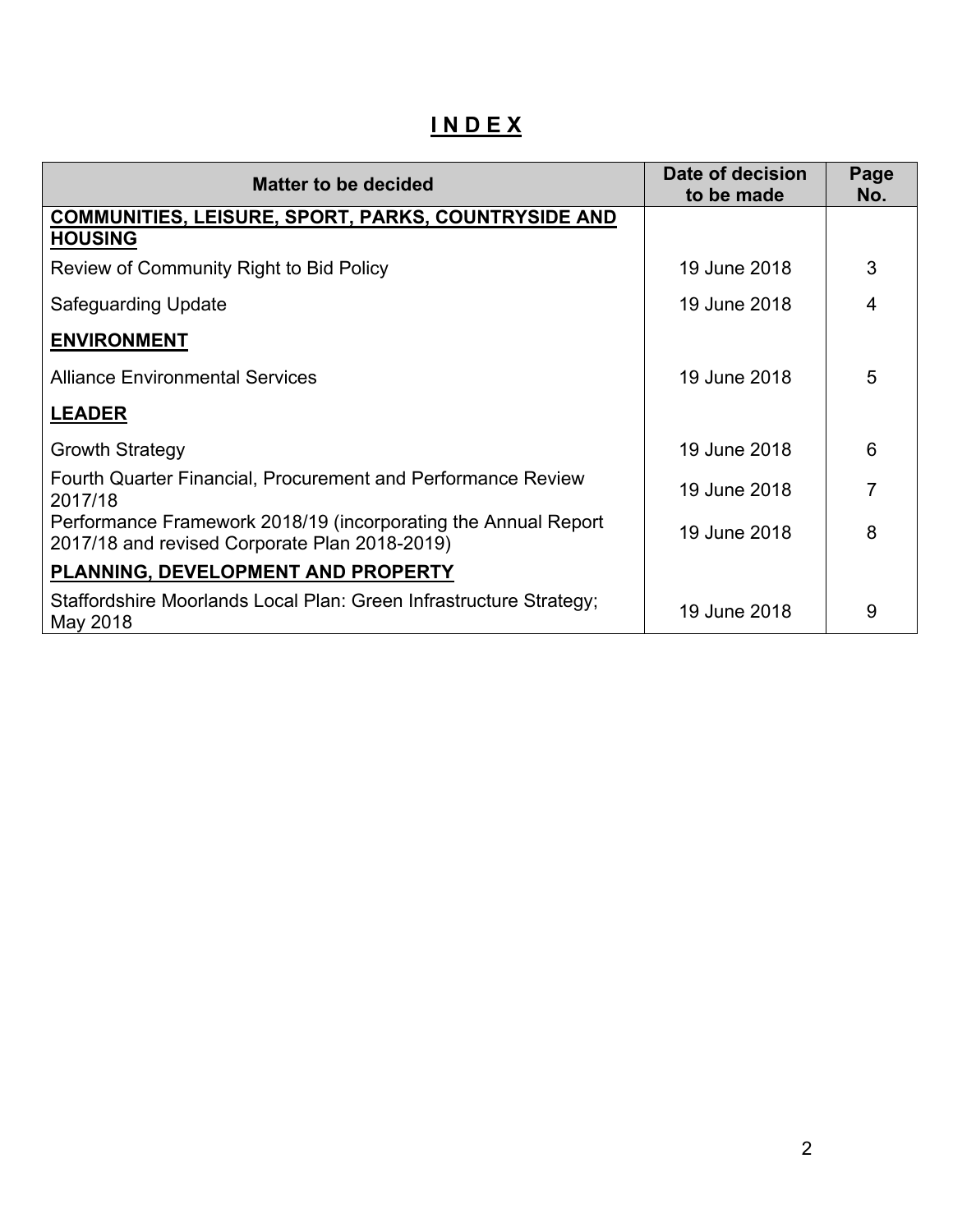# **Communities, Leisure, Sport, Parks, Countryside and Housing**

| <b>Matter for decision</b>                                        | Review of Community Right to Bid Policy   |
|-------------------------------------------------------------------|-------------------------------------------|
| Key decision to be made on<br>behalf of the Council               | Yes                                       |
| <b>Decision maker</b>                                             | Cabinet                                   |
| <b>Expected date of decision</b>                                  | 19 June 2018                              |
| <b>Relevant Portfolio Holder</b>                                  | <b>Cllr Bowen</b>                         |
| <b>Relevant Overview &amp; Scrutiny</b><br>Panel                  | Community                                 |
| Documents submitted to the<br>decision taker for<br>consideration | Report of the Executive Director (People) |
| <b>Public/Private report</b>                                      | Public                                    |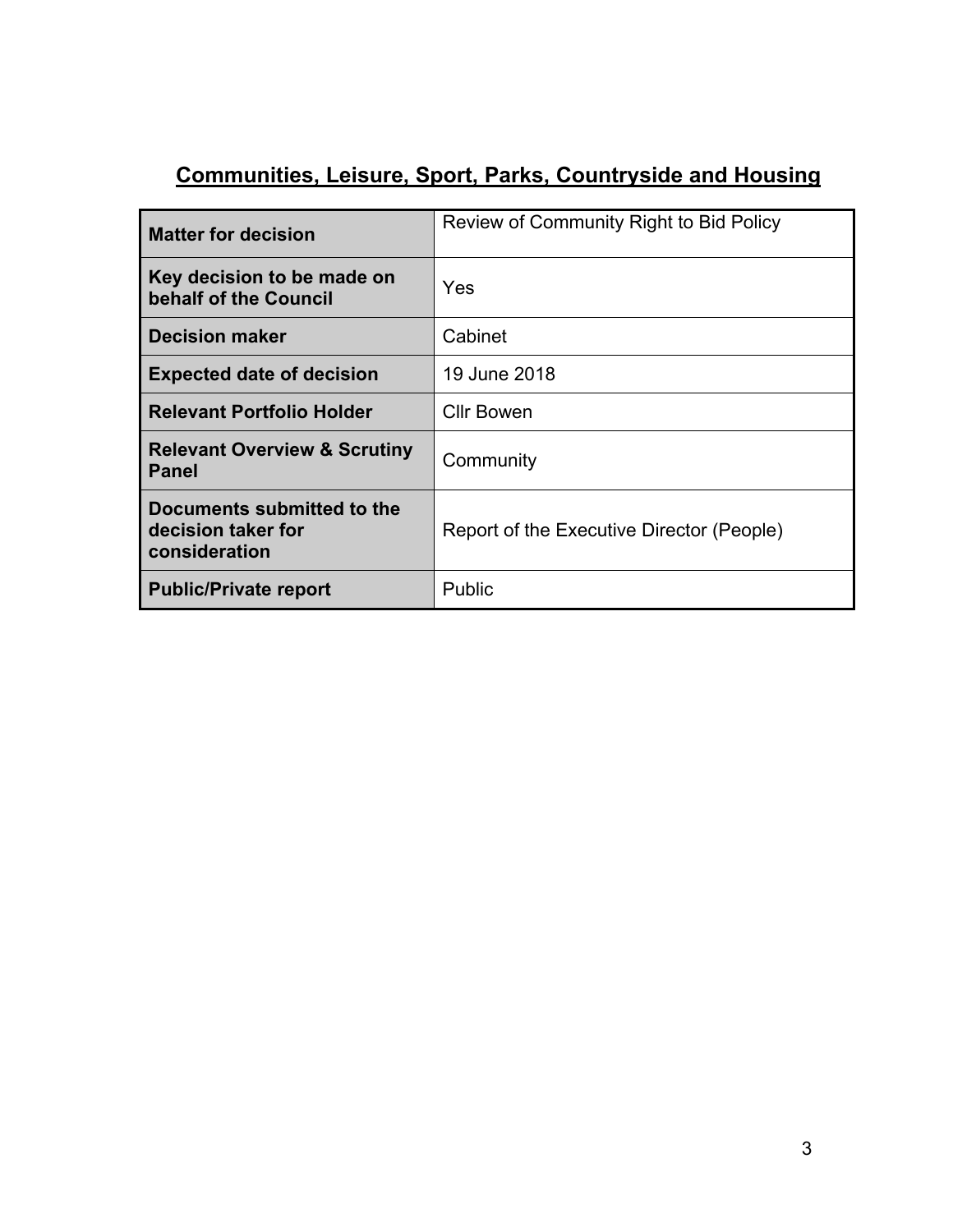# **Communities, Leisure, Sport, Parks, Countryside and Housing**

| <b>Matter for decision</b>                                        | <b>Safeguarding Update</b>                |
|-------------------------------------------------------------------|-------------------------------------------|
| Key decision to be made on<br>behalf of the Council               | <b>Yes</b>                                |
| <b>Decision maker</b>                                             | Cabinet                                   |
| <b>Expected date of decision</b>                                  | 19 June 2018                              |
| <b>Relevant Portfolio Holder</b>                                  | <b>Cllr Bowen</b>                         |
| <b>Relevant Overview &amp; Scrutiny</b><br><b>Panel</b>           | Community                                 |
| Documents submitted to the<br>decision taker for<br>consideration | Report of the Executive Director (People) |
| <b>Public/Private report</b>                                      | Public                                    |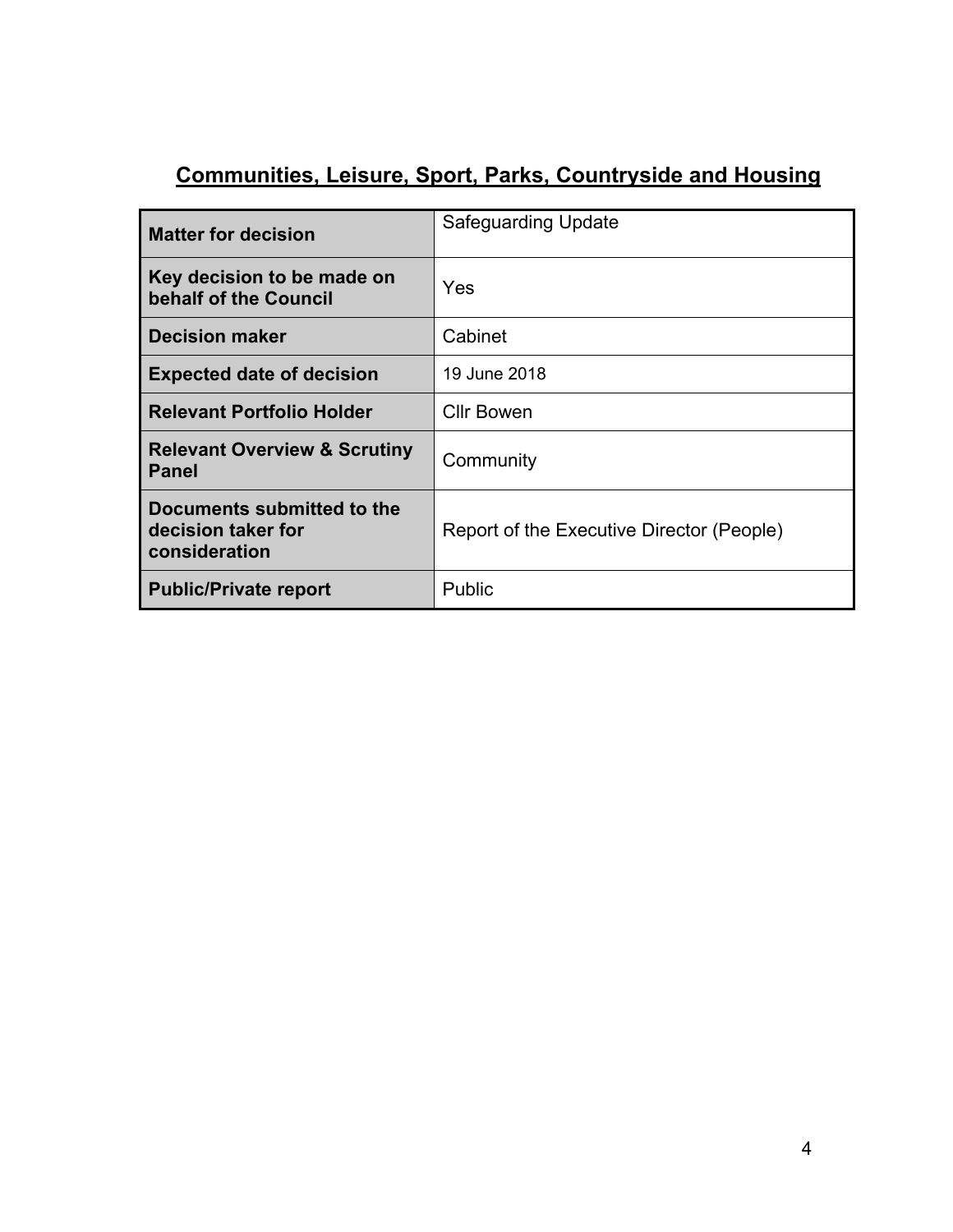#### **Environment**

| <b>Matter for decision</b>                                        | <b>Alliance Environmental Services</b>                              |
|-------------------------------------------------------------------|---------------------------------------------------------------------|
| Key decision to be made on<br>behalf of the Council               | Yes                                                                 |
| <b>Decision maker</b>                                             | Cabinet                                                             |
| <b>Expected date of decision</b>                                  | 19 June 2018                                                        |
| <b>Relevant Portfolio Holder</b>                                  | <b>Cllr Forrester</b>                                               |
| <b>Relevant Overview &amp; Scrutiny</b><br><b>Panel</b>           | <b>Resources/Service Delivery</b>                                   |
| Documents submitted to the<br>decision taker for<br>consideration | Report of the Executive Director<br>(Transformation)                |
| <b>Public/Private report</b>                                      | Private – Financial or business affairs of any<br>particular person |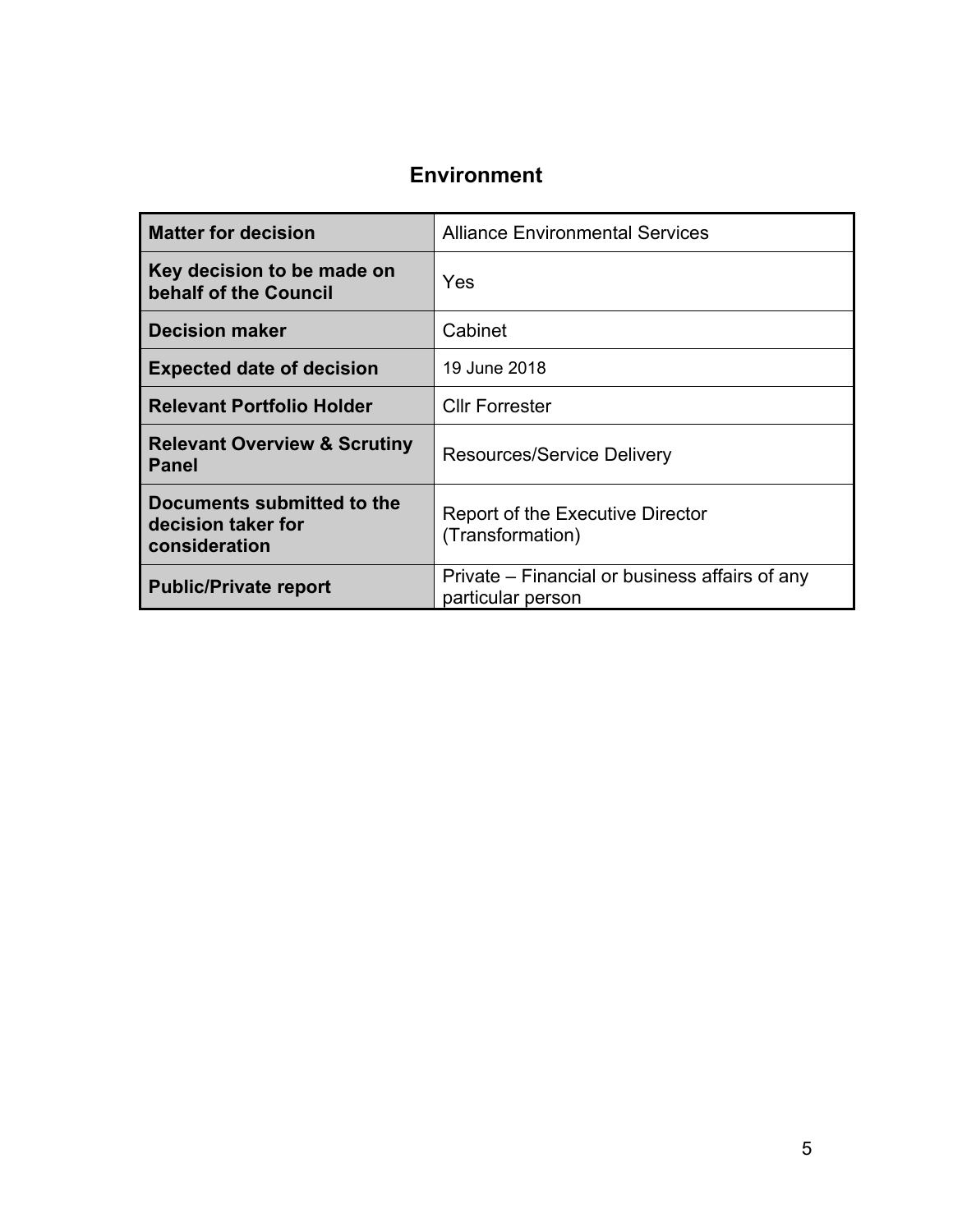### **Leader**

| <b>Matter for decision</b>                                        | <b>Growth Strategy</b>                   |
|-------------------------------------------------------------------|------------------------------------------|
| Key decision to be made on<br>behalf of the Council               | Yes                                      |
| <b>Decision maker</b>                                             | Cabinet                                  |
| <b>Expected date of decision</b>                                  | 19 June 2018                             |
| <b>Relevant Portfolio Holder</b>                                  | <b>Cllr Ralphs</b>                       |
| <b>Relevant Overview &amp; Scrutiny</b><br><b>Panel</b>           | <b>Service Delivery</b>                  |
| Documents submitted to the<br>decision taker for<br>consideration | Report of the Executive Director (Place) |
| <b>Public/Private report</b>                                      | Public                                   |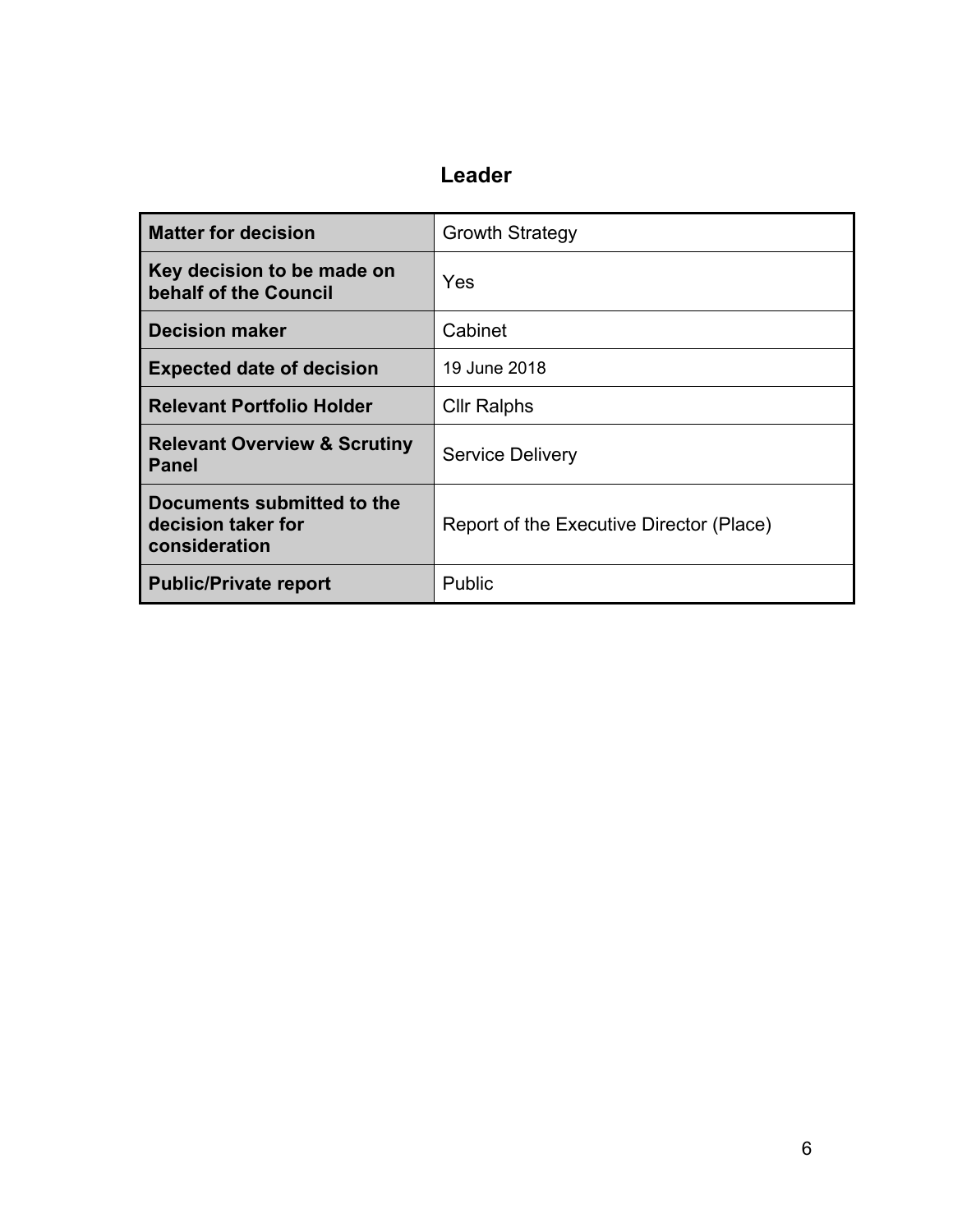### **Leader**

| <b>Matter for decision</b>                                        | Fourth Quarter Financial, Procurement and<br>Performance Review 2017/18 |
|-------------------------------------------------------------------|-------------------------------------------------------------------------|
| Key decision to be made on<br>behalf of the Council               | Yes                                                                     |
| <b>Decision maker</b>                                             | Cabinet                                                                 |
| <b>Expected date of decision</b>                                  | 19 June 2018                                                            |
| <b>Relevant Portfolio Holder</b>                                  | <b>Cllr Ralphs</b>                                                      |
| <b>Relevant Overview &amp; Scrutiny</b><br><b>Panel</b>           | Resources                                                               |
| Documents submitted to the<br>decision taker for<br>consideration | <b>Report of the Executive Director</b><br>(Transformation)             |
| <b>Public/Private report</b>                                      | Public                                                                  |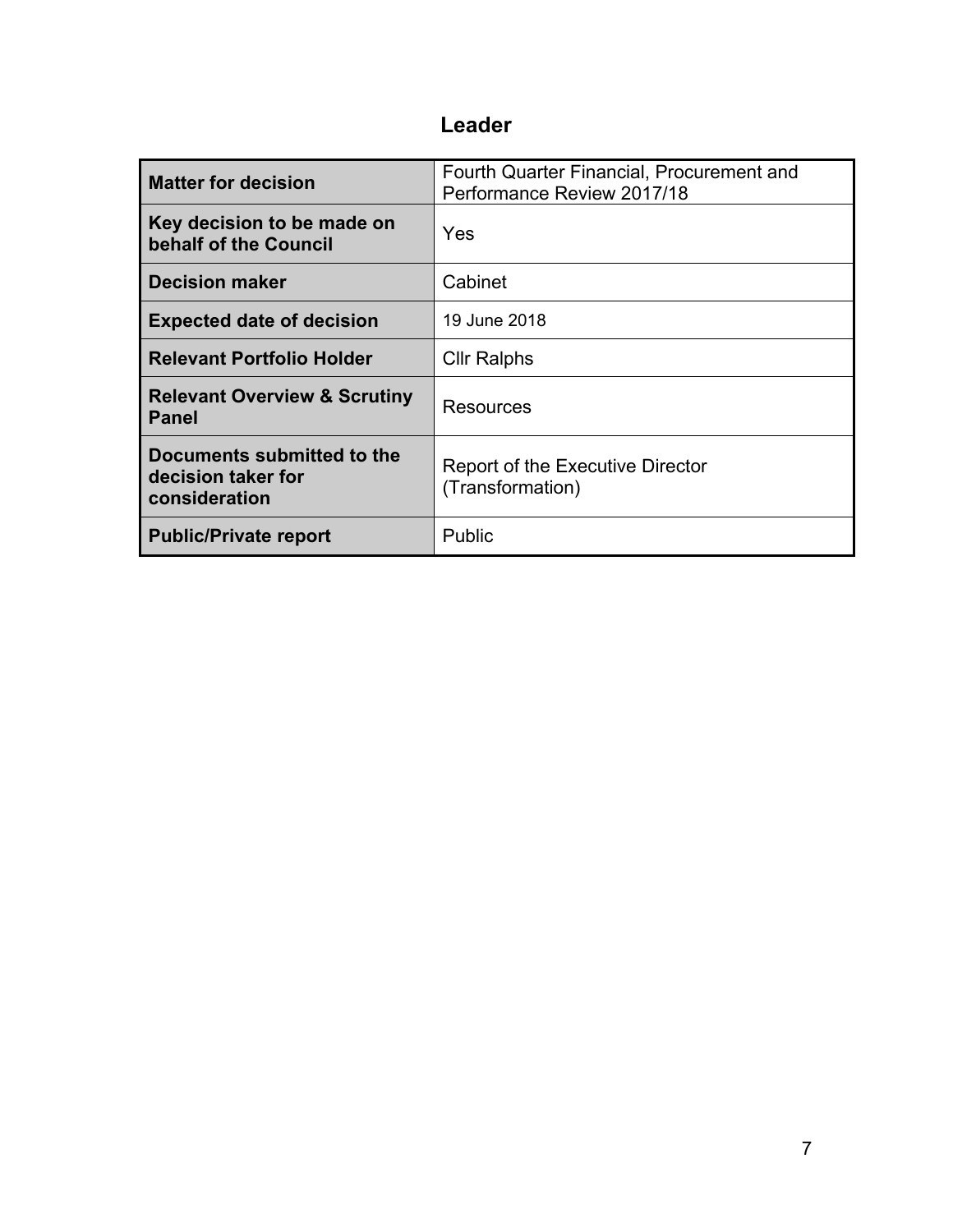### **Leader**

| <b>Matter for decision</b>                                        | Performance Framework 2018/19 (incorporating<br>the Annual Report 2017/18 and revised<br>Corporate Plan 2018-2019) |
|-------------------------------------------------------------------|--------------------------------------------------------------------------------------------------------------------|
| Key decision to be made on<br>behalf of the Council               | Yes                                                                                                                |
| <b>Decision maker</b>                                             | Cabinet                                                                                                            |
| <b>Expected date of decision</b>                                  | 19 June 2018                                                                                                       |
| <b>Relevant Portfolio Holder</b>                                  | Cllr Ralphs                                                                                                        |
| <b>Relevant Overview &amp; Scrutiny</b><br><b>Panel</b>           | Resources                                                                                                          |
| Documents submitted to the<br>decision taker for<br>consideration | Report of the Executive Director<br>(Transformation)                                                               |
| <b>Public/Private report</b>                                      | <b>Public</b>                                                                                                      |